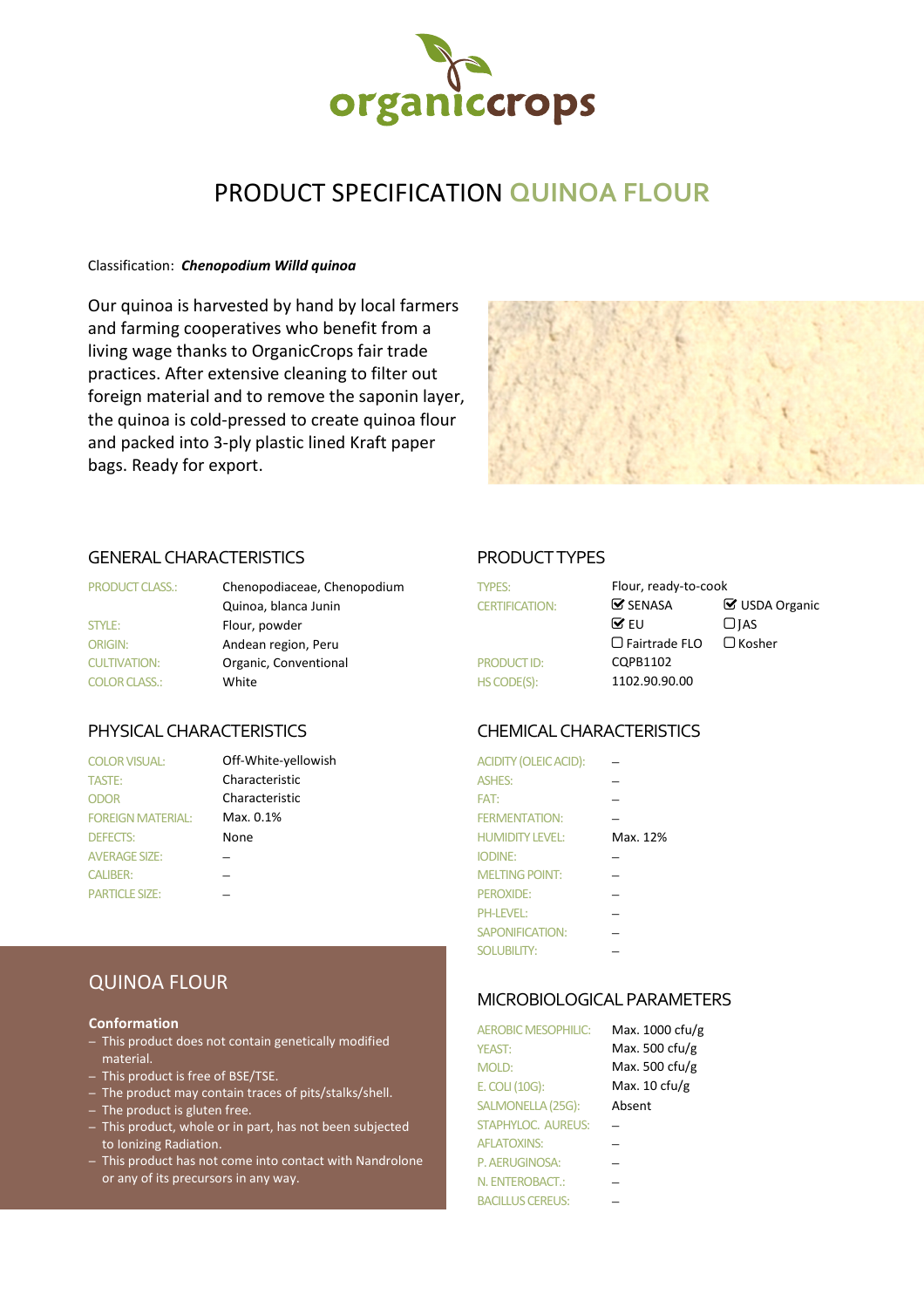# NUTRITION FACTS (100 g POR) **AMINO ACIDS:** per 1 g protein:<br>ASPARTIC ACID:  $\frac{1}{2}$

| <b>ENERGY:</b>         |
|------------------------|
| <b>PROTEIN:</b>        |
| <b>TOTAL FAT:</b>      |
| <b>SATURATED FAT:</b>  |
| <b>MONOUNSAT, FAT:</b> |
| POI YUNSAT, FAT:       |
| <b>CARBOHYDRATES:</b>  |

NIACIN: 0.8 mg PANTOTHENIC ACID: − **− MINERALS** RIBOFLAVIN (B2): 0.28 mg THIAMIN (B1):  $0.14 \text{ mg}$  COPPERS: 0.2 mg VITAMIN B12: 0 mg VITAMIN B6:  $0.1 \text{ mg}$  M VITAMIN C:  $0 \text{ mg}$  M VITAMIN D: − → PHOSPHOROS VITAMIN E: 0.6 mg POTASSIUM: 179 mg POTASSIUM: 179 mg POTASSIUM: 179 mg POTASSIUM: 179 mg POTASSIUM: 179 mg POT

| C12-0 LAURIC:                     |                 |
|-----------------------------------|-----------------|
| C13-1-7 TRIDECONOIC:              | <b>OTHER</b>    |
| C13-0 TRIDECOANOIC:               | <b>ARSENIC</b>  |
| C <sub>14</sub> -0 MYRSTIC:       | ASH:            |
| C15-1-7 PENTADEC.:                | <b>CADMIU</b>   |
| C <sub>16</sub> -1-9 PALMTOLEIC:  | <b>CAFFEIN</b>  |
| C <sub>16</sub> -0 PALMITIC:      | <b>LEAD (PE</b> |
| C17-1-9 HEPTADEC.:                | <b>MERCUF</b>   |
| C17-0 HEPTADECANOIC: -            |                 |
| <b>C18-2-9-12 LINOLEIC:</b>       |                 |
| <b>C18-1-9 OLEIC:</b>             |                 |
| C <sub>18</sub> -0 STERIC:        | Q١              |
| C19-1-11 NONADEC.:                |                 |
| C19-0 NONADECANOIC                |                 |
| C <sub>20</sub> -1-15 EISOSENOIC: | <b>Typ</b>      |
| C22-0 BEHANIC:                    | Cor             |
| C <sub>24</sub> -1-15 NERVONIC:   | pro             |
| C-24-0 LIGNOCENIC:                | For             |

|                        |                               | <b>ASPARTIC ACID:</b> |  |
|------------------------|-------------------------------|-----------------------|--|
| <b>ENERGY:</b>         | 121 kcal. / KJ 502            | <b>GLUTAMIC ACID:</b> |  |
| <b>PROTEIN:</b>        | 4.6 <sub>g</sub>              | <b>SERINE:</b>        |  |
| <b>TOTAL FAT:</b>      | 1.92 g                        | <b>HISTIDINE:</b>     |  |
| <b>SATURATED FAT:</b>  | 0.23 g                        | <b>GLYCINE:</b>       |  |
| <b>MONOUNSAT, FAT:</b> | 0.52 g                        | <b>THREONINE:</b>     |  |
| <b>POLYUNSAT, FAT:</b> | 1.08 <sub>g</sub>             | <b>ALANINE:</b>       |  |
| <b>CARBOHYDRATES:</b>  | $21.6$ g, of which            | <b>TYROSINE:</b>      |  |
|                        | $-$ Sugars: 0, Starch 17.6 g, | PHENYLALANINE:        |  |
|                        | $-$ Dietary fibers: 2.8 g     | <b>VALINE:</b>        |  |
| <b>CHOLESTEROL:</b>    | 0 <sub>mg</sub>               | <b>METHIONINE:</b>    |  |

| .6g,<br>.<br>' |  |  |
|----------------|--|--|

# ASPARTIC ACID: ENERGY: 121 GLUTAMIC ACID: − HISTIDINE: − TYROSINE: − ISOLEUCINE: − **VITAMINS** LEUCINE: − BETAINE: − LYSINE: −

CAROTENE: − HO- PROLINE: − CHOLINE: − − − PROLINE: − FOLATE (B9): 42.3 mcg SARCOSINE: −

| RIBOFLAVIN (B2):    | $0.28$ mg         | CALCIUM:          | $27.2 \text{ mg}$ |
|---------------------|-------------------|-------------------|-------------------|
| THIAMIN (B1):       | $0.14$ mg         | <b>COPPER:</b>    | 0.2 <sub>mg</sub> |
| <b>VITAMIN A:</b>   | 5 IU              | <b>FLUORIDE:</b>  |                   |
| <b>VITAMIN B12:</b> | 0 <sub>mg</sub>   | IRON:             | $2.6 \text{ mg}$  |
| <b>VITAMIN B6:</b>  | 0.1 <sub>mg</sub> | <b>MAGNESIUM:</b> | 66.2 mg           |
| <b>VITAMIN C:</b>   | 0 <sub>mg</sub>   | <b>MANGANESE:</b> | 0.6 <sub>mg</sub> |
| <b>VITAMIND:</b>    |                   | PHOSPHOROS:       | $151 \text{ mg}$  |
| <b>VITAMINE:</b>    | 0.6 <sub>mg</sub> | POTASSIUM:        | 179 mg            |
| <b>VITAMINK:</b>    |                   | <b>SELENIUM:</b>  | $2.7 \text{ mcg}$ |
|                     |                   | SODIUM:           | 6.8 <sub>mg</sub> |
| <b>FATTY ACIDS:</b> |                   | ZINC:             | 1.1 <sub>mg</sub> |

| <b>C13-0 TRIDECOANOIC:</b> | ARSENIC (AS):        |      |
|----------------------------|----------------------|------|
| C14-0 MYRSTIC:             | ASH:                 | 0.8g |
| C15-1-7 PENTADEC.:         | CADMIUM (CD):        |      |
| C16-1-9 PALMTOLEIC:        | <b>CAFFEINE:</b>     |      |
| C16-0 PALMITIC:            | LEAD (PB):           |      |
| C17-1-9 HEPTADEC.:         | <b>MERCURY (HG):</b> |      |

# QUINOA FLOUR

## **Typical usage**

Complement or substitute for flour in baking/baked products.

For direct consumption can be used as substitute for oatmeal in breakfast. Quinoa flour can be used as an ingredient in the preparation of soups, juice mixes, and baked goods in general.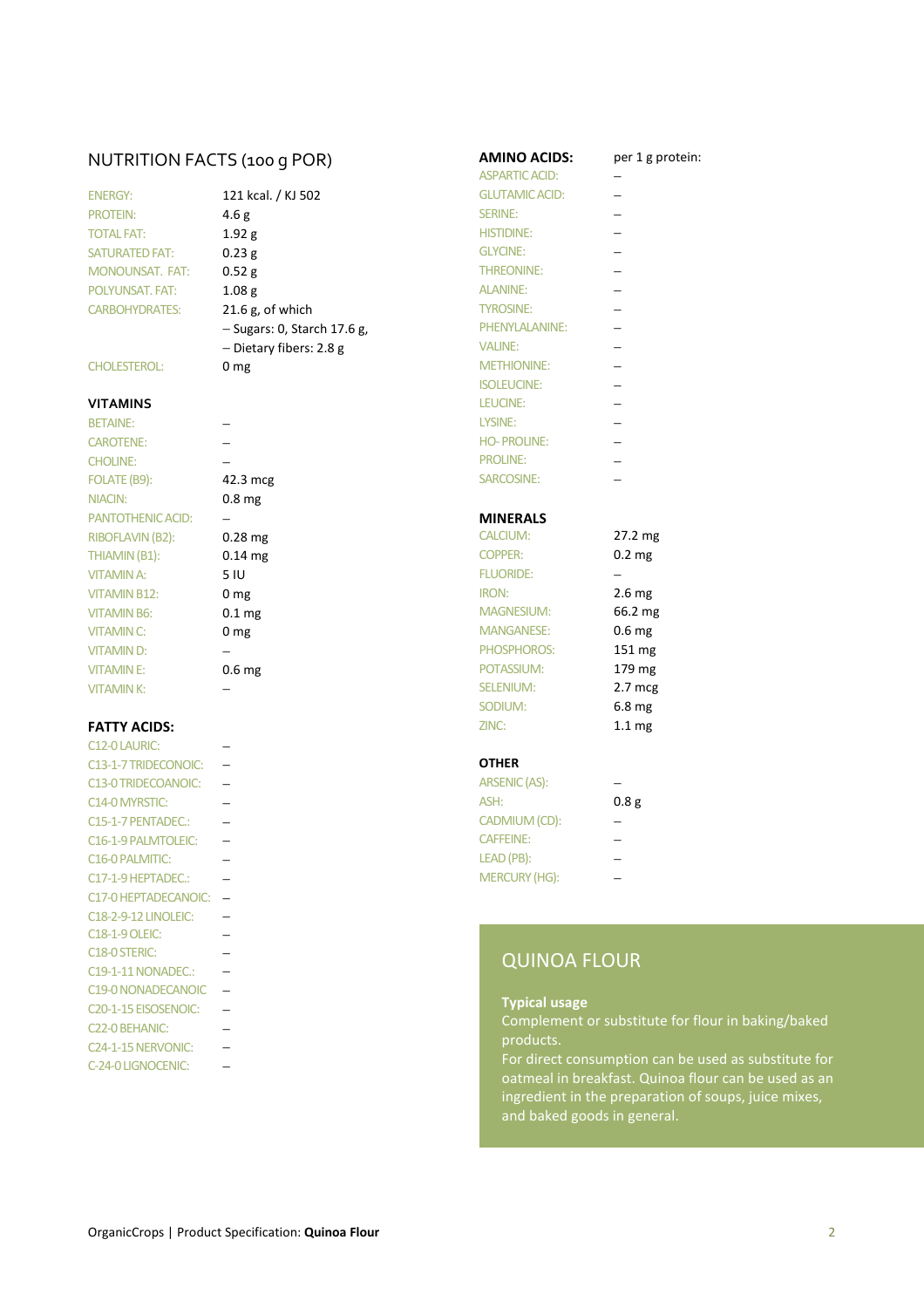## SHELF-LIFE & STORAGE

SHELF-LIFE: 18 months. STORAGE: Store in a temperature/humidity controlled environment, away from sunlight or other heat sources. STORAGE TEMP.: 18-22 degrees Celsius HUMIDITY: 40-50% H.R. AIRFLOW: 15 m/s

## ORDER SPECIFICATIONS

PACKAGING/PRES.: 3-ply plastic lined Kraft paper bag 25 kg net. Other presentations on request SHIPPING: FOB Callao<br>MINIMUM ORDER: 5000 kg MINIMUM ORDER: DELIVERY DETAIL: FIFO LEAD TIME TO FOB: 21 days

## DISCLAIMER

All product, product specifications and data are subject to change without notice. OrganicCrops., its affiliates, agents, and employees, and all persons acting on its or their behalf (collectively, "OrganicCrops"), disclaim any and all liability for any errors, inaccuracies or incompleteness contained in any Product Specification or in any other disclosure relating to any product.

## Version: **0.7** / **April 2022** / SN

## INQUIRIES

Please direct all inquiries and other communication to:

| <b>OrganicCrops E.I.R.L.</b>                |                                |
|---------------------------------------------|--------------------------------|
| ADDRESS: Jr. Francisco Bolognesi 248 Dpt. 3 | TELEPHONE: +51 (0)42 602 067   |
| Tarapoto, 22202                             | EMAIL: hello@organiccrops.net  |
| San Martin, Perú                            | INTERNET: www.organiccrops.net |
| RUC#: 20600134109                           |                                |